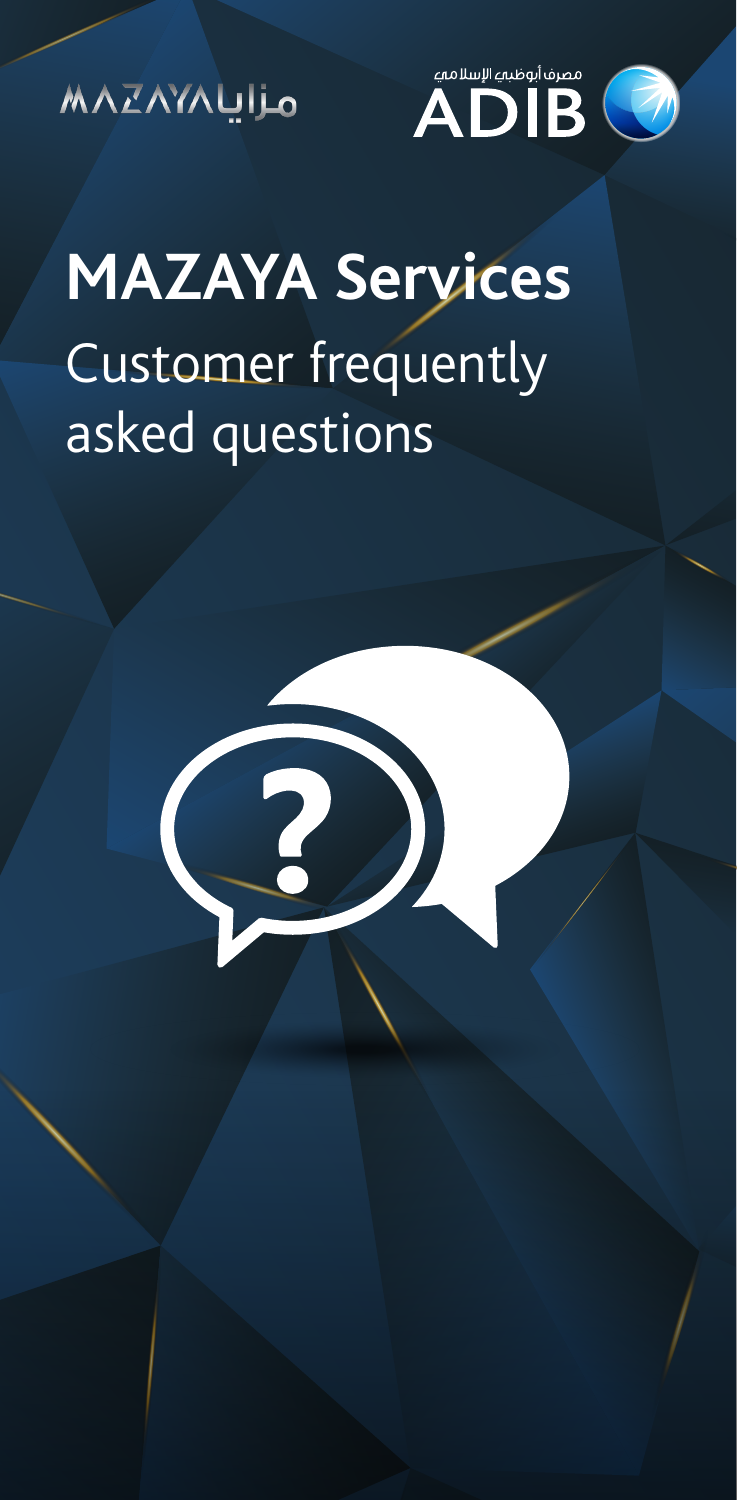#### **1. What is Mazaya?**

Mazaya is a bundle package offered which enables the customer to avail free personal banking services, lifestyle services, Takaful services and other discounted services from ADIB by paying a monthly enrollment fee.

**2. How much is the monthly enrollment fee for Mazaya?** AED100 + 5% Vat is the monthly enrollment fee.

#### **3. Who can apply for Mazaya?**

All Existing and New to Bank retail individual customers above 21 years old can apply for Mazaya.

#### **4. Can a company apply for Mazaya?**

Corporate / company accounts are not allowed to apply for Mazaya. Mazaya is only offered to retail individual customers.

#### **5. How do existing customers can apply for Mazaya?**

Mazaya can be opted by customers by visiting the nearest branch or through ADIB phone banking service 600543216.

# **6. How can new to bank customers apply for Mazaya?**

Customers may fill & sign Mazaya application form at the time of opening an account with the bank.

#### **7. What will be the cancellation process for Mazaya?**

Customer can initiate Mazaya cancellation request by visiting the nearest branch or Call ADIB phone banking service on 600543216.

#### **8. Is there any cancellation fees for Mazaya?**

No cancellation fees associated with Mazaya.

#### **9. Whether the fall below fee is waived for Mazaya customers?**

Yes, all Mazaya customer accounts are waived from the fall below fees if the daily balance falls below the determined level.

# **10. How many Cheque books can be availed by customer?**

For existing customers, unlimited Cheques can be availed.

For New to Bank, as per central bank regulation, only 1 cheque book will be issued in the first 6 months of account opening, additional Cheque book can be issued only after 6 months.

**11. Duplicate statement can be requested up to what period?** There is no limitation on the period; customer can obtain statements for any specific period.

# **12. What will be the charge for online transfers outside ADIB (outside the country)?**

Only ADIB charges will be waived. Other correspondent charges may apply.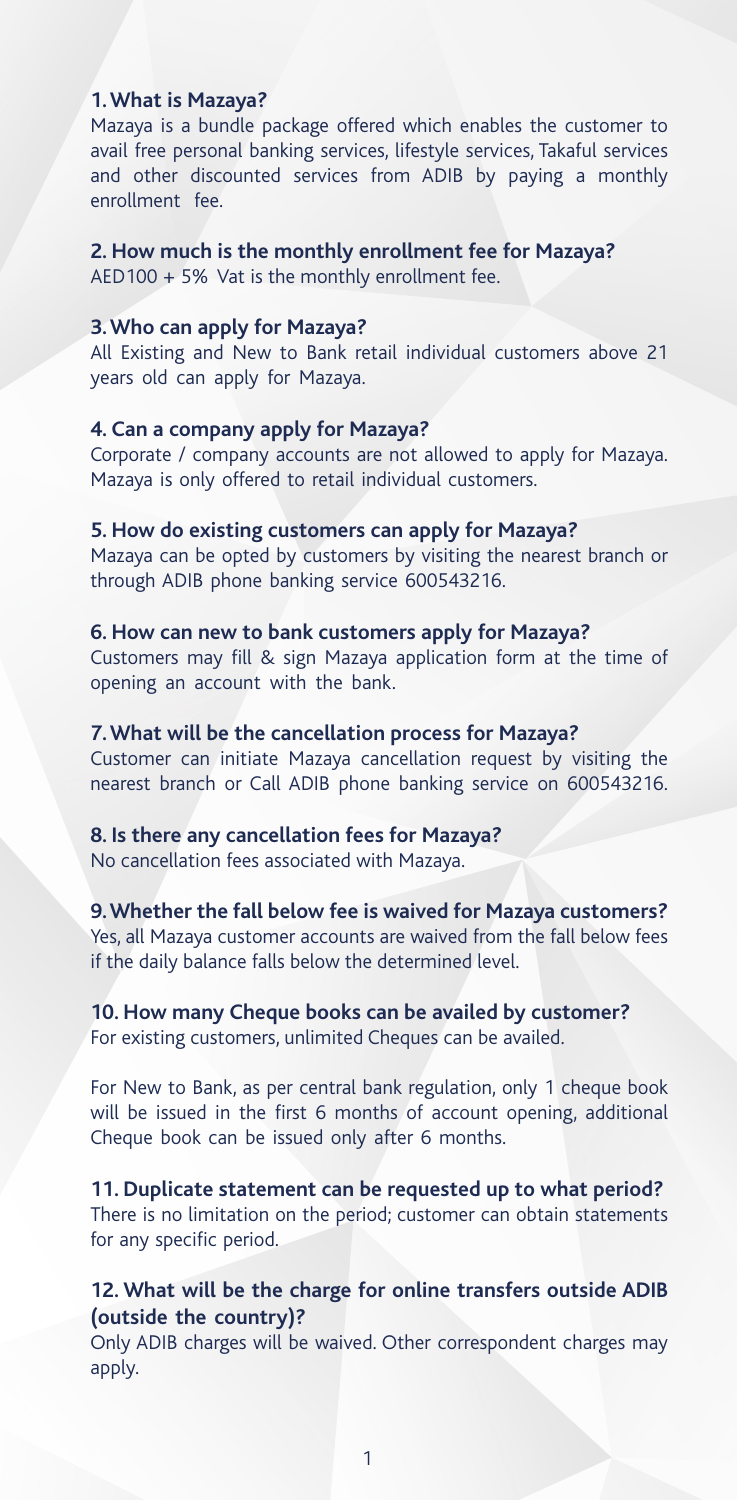# **13. How many ATM Transaction are free under Mazaya Banking Benefits?**

Customer will be benefited with 4 ATM switch transaction per month post that the customer would be charged as per the fees specified in the announced schedule of charges.

# **14. What are the benefits linked while opting in to ADIB Mazaya Visa Signature Debit Card?**

The benefits linked to ADIB Mazaya Visa signature Debit Card is as follows: \*

- Priority Queue System in the branches
- VIP Airport Lounge Access
- Roadside Assistance
- Concierge Service
- Medical and Travel Assistance
- Purchase Protection
- **Extended Warranty**

# **MAZAYA - TAKAFUL SCHEME CUSTOMER FREQUENTLY ASKED QUESTIONS**

#### **1. What is Mazaya Takaful Scheme?**

The Takaful benefits that customers can enjoy under Mazaya bundle. This benefit is offered by Abu Dhabi National Takaful Company and ADIB is only a distributor of this product.

# **2. What are the benefits of Mazaya Takaful Scheme?**

Income Protection: Takaful Benefit in case of Death or Permanent Total Disability up to AED 15,000 monthly for three months.

Critical Illness Or Female Cancer: Takaful Benefit payable upon first ever diagnosis of any of the defined seven (7) Female Cancer(s) for Female Scheme Members or Takaful Benefit payable upon first ever diagnosis of any of the defined seven (7) Critical illness for Male Scheme Members.

The maximum Total Takaful Benefit amount for Income Protection benefit shall be equal to AED 45,000/- (Forty-Five Thousand Only) and the maximum Total Takaful Benefit amount for Critical Illness or Female Cancer benefit shall be equal to AED 25,000/- (Twenty-Five Thousand Only).

# **3. Do I have an option for not opting for Mazaya Takaful Scheme?**

You cannot opt out of Mazaya Takaful Scheme, as it is a part of the Mazaya bundle.

#### **4. Is there any age restriction for Mazaya Takaful Scheme?**

The Customers eligible for Takaful cover are the individual customers who participated in Mazaya Takaful Scheme and are between the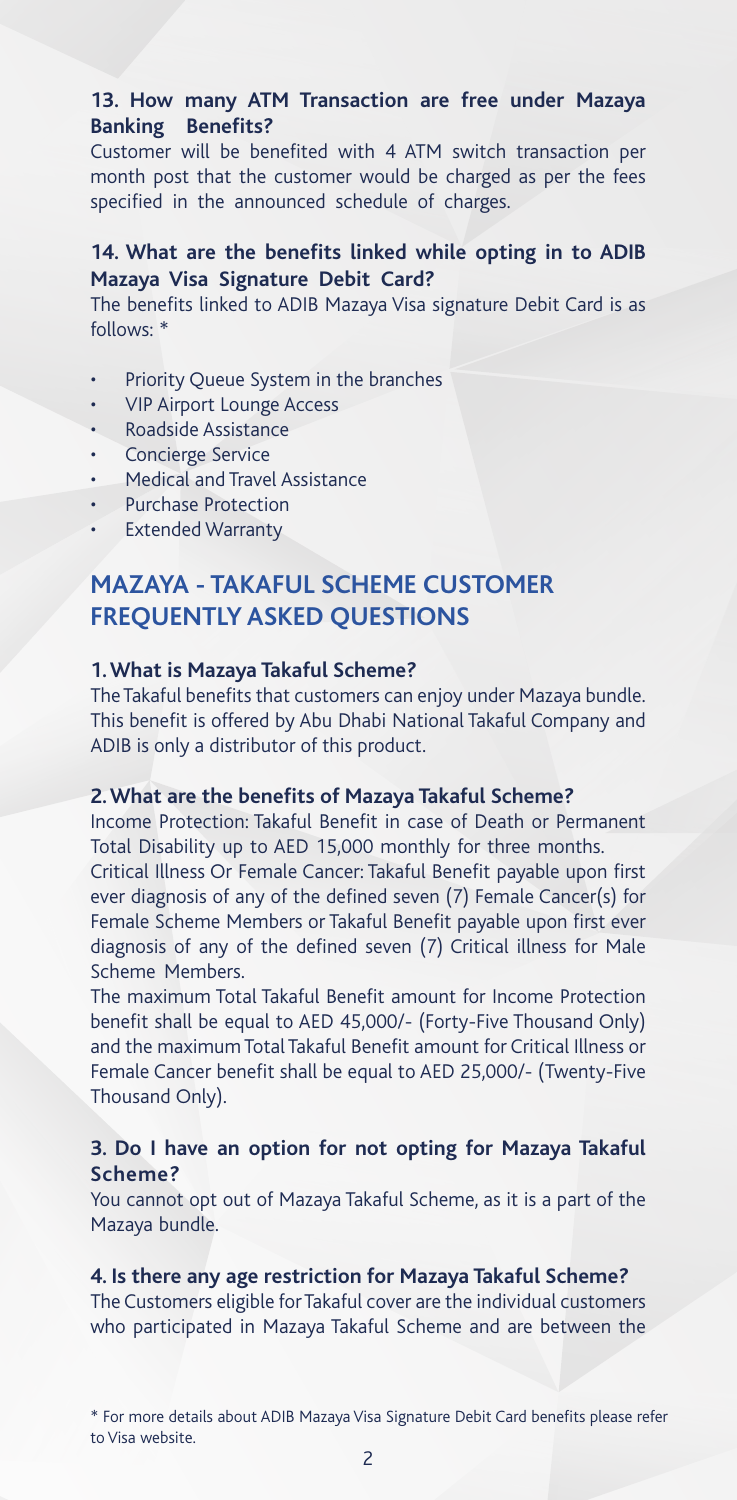age of 21 years to 59 years for all the benefits.

# **5. Is there a waiting period for the customers to be covered under Mazaya Takaful Scheme?**

A waiting period of ninety (90) calendar days is applicable from Normal Date of Inclusion for Critical Illness and Female Cancer.

# **6. Is there any exclusion from the Mazaya Takaful Scheme coverage?**

No Takaful Benefit will be payable if the event of Death, Permanent Total Disability, Critical Illness and Female Cancer result directly, indirectly, wholly or partially as a consequence of or related to any of the Exclusions mentioned under the Provisions and Conditions of Mazaya Takaful Scheme available at

http://www.adib.ae/en/personal/accounts.

# **7. Will Takaful cover cease upon cancelation of Mazaya?**

Yes, the Takaful cover will cease upon cancelation of Mazaya.

#### **8. How can I claim for Mazaya Takaful Scheme?**

Claims should be sent to Abu Dhabi National Takaful Company at Life.Claims@takaful.ae within 180 calendar days after the Date of Event. For more details, please see Provisions and Conditions of Mazaya Takaful Scheme available at http://www.adib.ae/en/ personal/accounts. Also, you can call us on ADIB phone banking service. dial 600543216.

# **MAZAYA - WEALTH MANAGEMENT CUSTOMER FREQUENTLY ASKED QUESTIONS**

#### **1. What are Mazaya Wealth Management benefits?**

Any customer participates in Mazaya services and subscribe into Khuttati – My Plan, will be entitled to get a %25 discount on the subscription fees.

#### **2. What is Khuttati – My Plan?**

Khuttati – My Plan is an investment plan that deducts monthly amount from your account, which then gets invested in your selection of either an Investment Portfolio or directly into Mutual Funds, which in both cases should be matching your investment Risk Profile.

#### **3. What is the investment Risk Profile?**

Customer's investment Risk Profile is defined by answering a questionnaire that will help to determine your risk appetite based on your age, education, investment experience, risk tolerance and other factors. Determining the risk profile will help to select the appropriate portfolio or funds for every client.

# **4. Is there any age restriction for subscription in Khuttati- My Plan?**

Customer's age should be below 55 years old.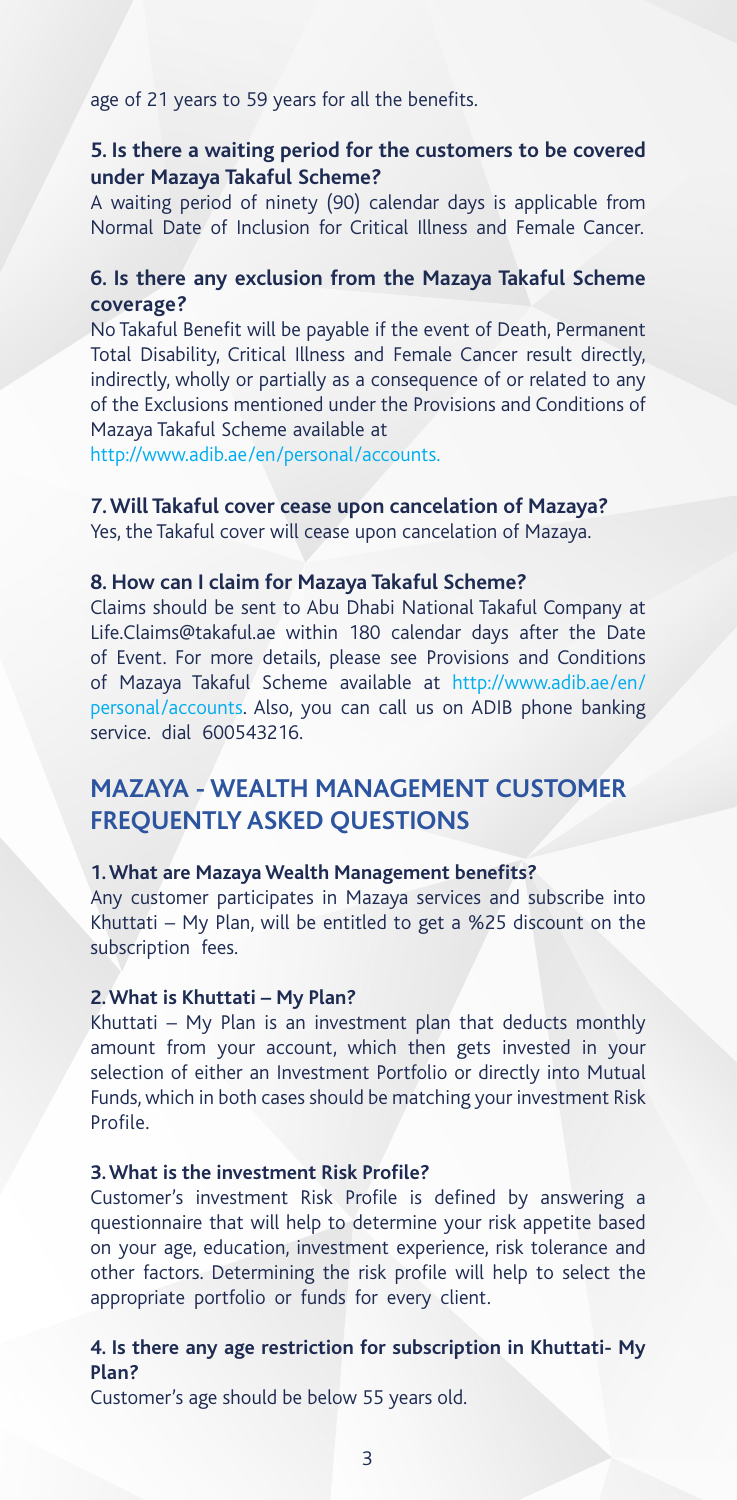#### **5. How much is the minimum monthly payment for Khuttati – My Plan?**

Minimum Customer's monthly investment amount is 200 USD or 1000 SAR or AED 1000.

#### **6. What is the participation period of Khuttati- My plan?**

The duration of the Khuttati- My plan is at least 3 years.

#### **7. When I can cancel Khuttati -my plan?**

You can cancel your plan any time; however, the paid contributions will remain invested until you request to redeem them.

#### **8. When I can redeem my investment amount?**

You can redeem your investment anytime. After redemption, you have two options, either to continue with your plan or cancel it.

#### **9. What are Sukuk Funds & Equity Funds?**

Third party Shari'a compliant Mutual funds that invest in a diversified portfolio of Sukuk (for Sukuk Funds) and Equities (for Equity Funds). These funds are usually managed by professional managers who have deep knowledge and long experience within the financial markets.

#### **10. Do I have an option for not opting for Mazaya Wealth Management benefits?**

Khuttati- My Plan is an optional, which offered to all Mazaya customer to enjoy the offered discount.

#### **11. Is Khuttati- My Plan a capital guaranteed product?**

Khuttati – my plan product is not capital guaranteed. Investment in Shari'a compliant financial investments involves risks and returns may vary because of the performance of the funds, changes in spot foreign currency exchange rates, prices and other factors.

#### **12. How & Where can I apply to Khuttati plan?**

You can apply to Khuttati plan by visiting ADIB Branches or through Call ADIB phone banking service on 600543216.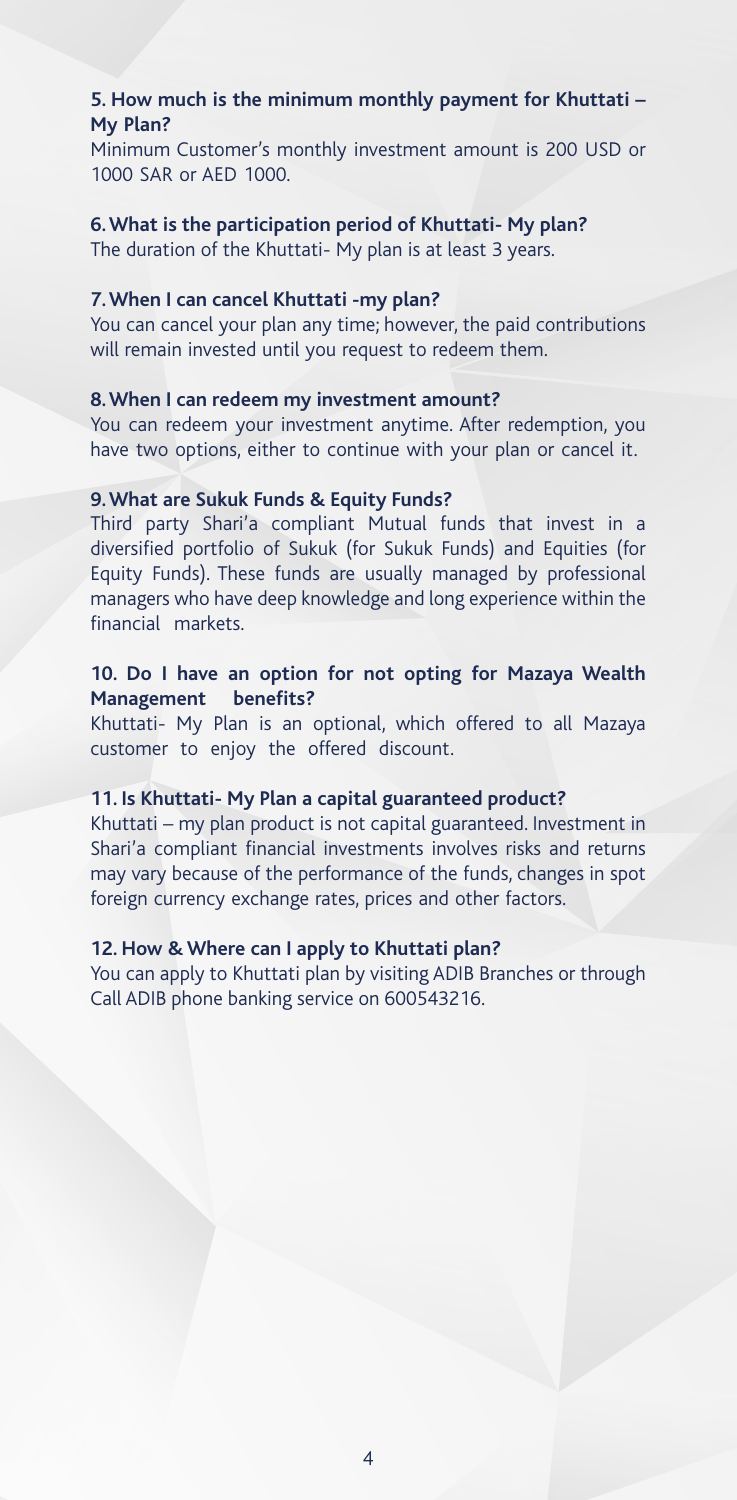# **.3 ما هو تقييم المخاطرة االستثمارية الخاصة بالمتعامل؟**

يتــم تقييــم المخاطــرة االســتثمارية للمتعامــل مــن خــال اإلجابــة علــى اســتبيان يســاعد فــي تحديــد مــدى اســتعداد المتعامــل للمخاطــرة اعتمــادًا علــى عمــره ومســتوى تعليمــه وخبرتــه االســتثمارية وإمكانيــة تحمــل المخاطــرة وعوامــل أخــرى. ويســاعد تحديـد القـدرة علـى المخاطـرة علـى اختيـار المحفظـة االسـتثمارية أو الصناديــق المناســبة لــكل متعامــل.

**.4 هـل هنـاك أي شـروط تخـص العمـر بالنسـبة لالشـتراك فـي برنامـج »خطتـي«؟**

يجب أن يكون عمر المتعامل أقل من 55 عامًا.

**.5 مــا هــو الحــد األدنــى لمبلــغ االســتثمار الشــهري فــي برنامــج » خطتــي « ؟** الحــد األدنــى لمبلــغ االســتثمار الشــهري للمتعامــل هــو 200 دوالر أو 1,000 ريــال ســعودي أو 1,000 درهــم إماراتــي.

> **.6 ما هي مدة االشتراك في برنامج »خطتي«؟** مدة برنامج »خطتي« هي 3 سنوات على األقل.

**.7 متى يمكنني إلغاء اشتراكي في برنامج »خطتي«؟** يمكنــك إلغــاء االشــتراك فــي أي وقــت، ولكــن ســتظل المســاهمات المدفوعــة قيــد االســتثمار حتــى تطلــب اســتردادها.

**.8 متى يمكنني استرداد مبلغ االستثمار الخاص بي؟** يمكنـك اسـترداد اسـتثمارك فـي أي وقـت. بعـد االسـترداد، يتوفـر لـك خيـاران، إمـا االسـتمرار فـي خطتـك االسـتثمارية أو إلغائهـا.

#### **.9 ما هي صناديق الصكوك وصناديق األسهم؟**

هــي صناديــق اســتثمار محليــة وعالميــة متوافقــة مــع أحــكام الشــريعة والتــي تســتثمر فــي مجموعــة متنوعــة مــن الصكــوك (بالنســبة لصناديــق الصكــوك) والأســهـم (بالنســبة لصناديــق الأســهـم). عــادة مــا تتـــم إدارة هــذه الصناديــق عــن طريــق مــدراء محترفيـن يمتلكـون معرفـة كبيـرة وخبـرة طويلـة باألسـواق الماليـة.

**.10 هــل لــدي خيــار عــدم المشــاركة فــي برنامــج إدارة الثــروات التابــع لبرنامــج مزايــا؟** يتوفــر برنامــج «خطتــي» اختياريــاً لجميـــع متعاملـــي مزايــا، ويقــدم لهــم معــدل الخصــم المذكــور.

**.11 هل يعتبر منتج »خطتي« منتجًا مضمونًا برأس المال؟** منتــج »خطتــي« غيــر مضمــون بــرأس المــال. ينطــوي االســتثمار فــي االســتثمارات الماليــة المتوافقــة مــع الشــريعة اإلســامية علــى مخاطـر وقـد تختلـف العوائـد وفقـً ألداء الصناديـق والتغيـرات فـي أســعار صــرف العمــلات الأجنبيــة الغوريــة والأســعار وعوامــل أخــرى.

# **.12 كيــف وأيــن يمكننــي تقديــم طلــب االشــتراك فــي برنامــج » خطتــي « ؟**

يمكنــك تقديــم طلــب الاشــتراك فــي برنامــج «خطتــي» مــن خــلال زيـارة فـروع مصـرف أبـو ظبـي اإلسـامي أو مـن خـال مركـز االتصـال عبــر الرقــم 800200 أو .600543216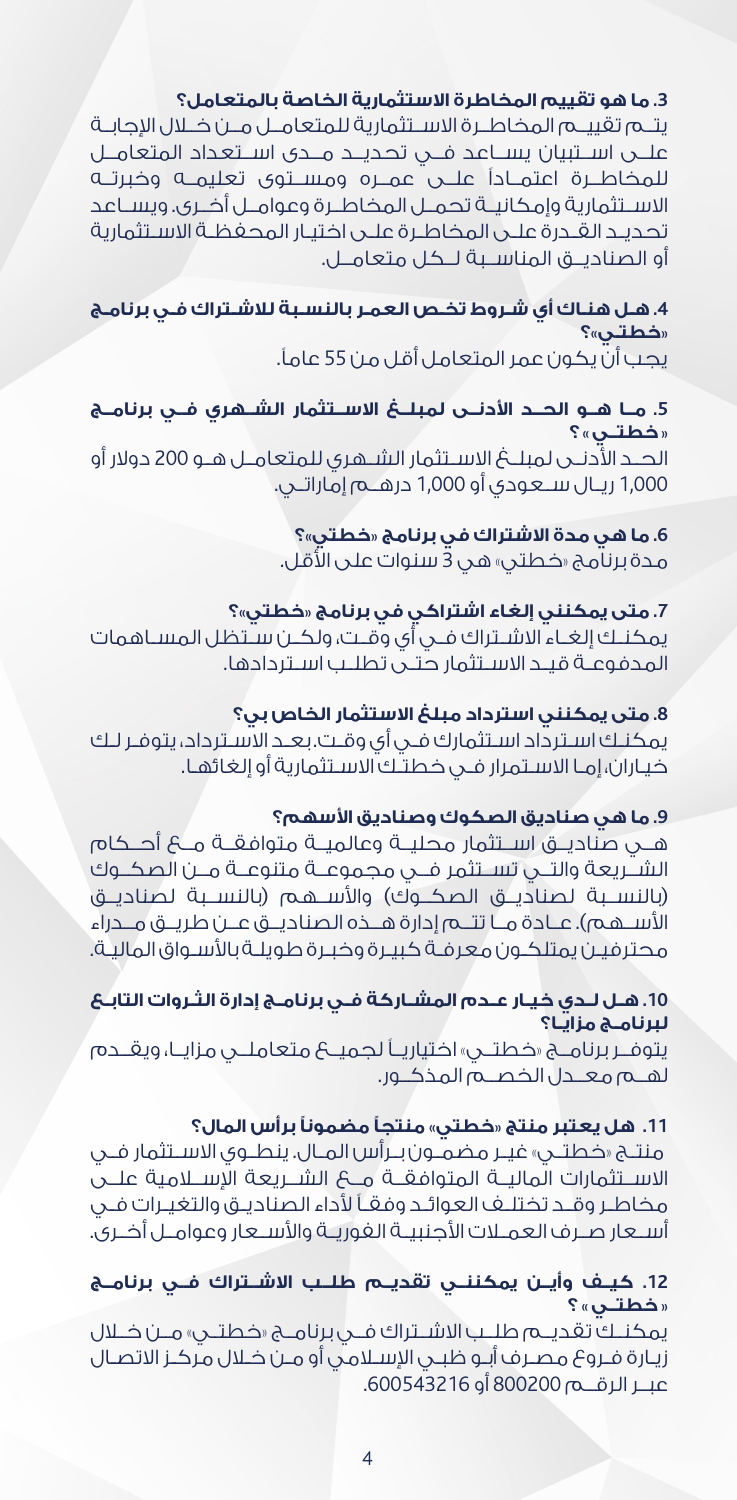# **.3 هل يتوفر لدي خيار عدم االشتراك في الحماية التكافلية؟**

ال يمكنــك إلغــاء خدمــات الحمايــة التكافليــة، فهــي جــزء مــن خدمــات مزايــا.

### **.4 هــل هنــاك أي شــروط تخــص العمــر بالنســبة لالشــتراك فــي الحمايــة التكافليــة ضمــن خدمــات مزايــا؟**

المتعاملــون المؤهلــون لخدمــات الحمايــة التكافليــة هــم المتعاملـون الأفـراد المشـاركون فـي خدمـات الحمايـة التكافليـة ضمــن خدمــات مزايــا والذيــن تتــراوح أعمارهــم بيــن 21 عامــً و59 عامــاً.

# **.5 هــل توجــد فتــرة انتظــار للمتعامــل للحصــول علــى التغطيــة التكافليــة ضمــن خدمــات مزايــا؟**

توجــد فتــرة انتظــار تبلــغ تســعين )90( يومــً تقويميــً تبــدأ اعتبــارًا مــن تاريــخ تشــخيص المــرض العضــال أو الســرطان لــدى اإلنــاث.

# **.6 هــل يوجــد اســتثناءات مــن التغطيــة التكافليــة ضمــن خدمــات مزايـا؟**

لـن يتـم دفـع أي منفعـة تكافليـة إذا كانـت حالـة الوفـاة والعجـز الكلـى الدائـم والأمـراض العضـال والسـرطان المرتبـط بالسـيدات ناتجــة بشــكل مباشــر أو غيــر مباشــر أو كليــً أو جزئيــً كنتيجــة أو مرتبطــة بــأي مــن االســتثناءات المذكــورة فــي شــروط وأحــكام خدمـات الحمايـة التكافليـة ضمـن خدمـات مزايـا، المتوفـرة عبـر .http://www.adib.ae/en/personal/accounts الرابــط

#### **.7 هــل تتوقــف خدمــات الحمايــة التكافليــة عنــد إلغــاء االشــتراك فــي خدمــات مزايــا؟**

نعـم، سـتتوقف خدمـات الحمايـة التكافليـة عنـد إلغـاء االشـتراك فـي خدمـات مزايـا.

# **.8 كيــف يمكننــي تقديــم مطالبــات خدمــات الحمايــة التكافليــة ضمــن خدمــات مزايــا؟**

يجـب إرسـال المطالبـات إلـى شـركة أبـو ظبـي الوطنيـة للتكافـل علــى البريــد الالكترونــي: Life.Claims@takaful.ae فــي غضــون 180 يومــً تقويميــً مــن تاريــخ الحــدث. للمزيــد مــن التفاصيــل، يرجــى االطـاع علـى أحـكام وشـروط خدمـات الحمايـة التكافليـة ضمـن برنامـج مزايـا عبـر الرابـط

 التواصل يمكنـك كمـا .http://www.adib.ae/en/personal/accounts معنـا عبر خدمتنـا المصرفية الهاتفيـة. اتصـل 600543216

خدمــات إدارة الثــروات ضمــن خدمــات مزايــا - أســئلة المتعامليــن المتكــررة

# **.1 ما هي مميزات إدارة الثروات المتوفرة ضمن خدمات مزايا؟**

يحــق لأى متعامــل مشــترك فــي خدمــات مزايــا الحصــول علــى خصــم بمعــدل 25٪ علــى رســوم الاشــتراك الخــاص فــى برنامــج »خطتــي«.

## **.2 ما هو برنامج »خطتي«؟**

برنامــج «خطتــي» هــو خطــة اســتثمارية تقــوم بخصــم مبلــغ شــهري مــن حســابك، ثــم يتــم اســتثماره إمــا ضمــن محفظــة اسـتثمارية أو مباشـرة فـي الصناديـق المشـتركة وفقـً الختيـارك، والتـي يجـب أن تتطابـق فـي كلتـا الحالتيـن مـع تقييـم المخاطـرة 3 4 االســتثمارية الخاصــة بــك.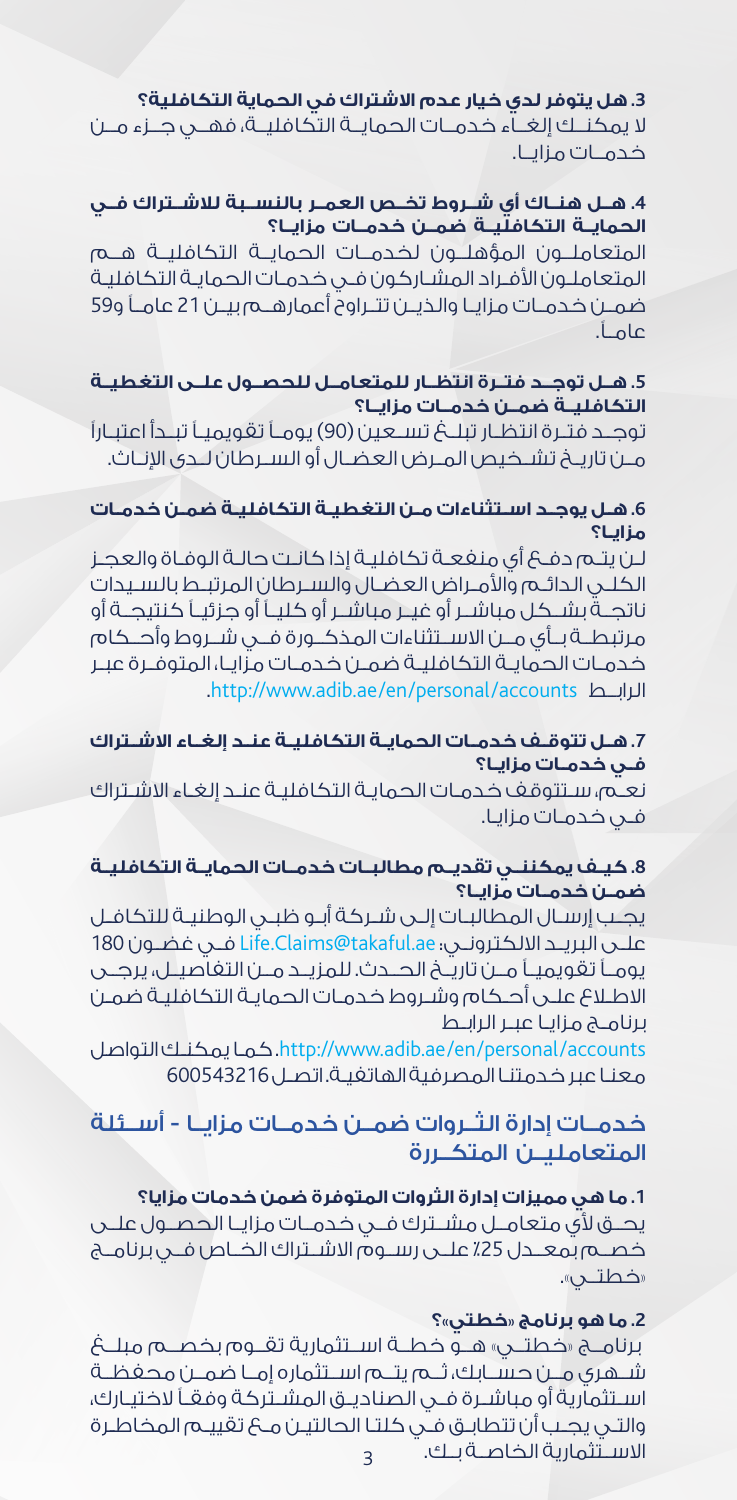#### **.11 مــا هــي المــدة التــي يمكــن طلــب نســخة إضافيــة مــن كشــف الحســاب؟**

ال توجـد قيـود علـى المـدة، حيـث يمكـن للمتعامـل الحصـول علـى كشـوف حسـاب لأى فتـرة معينـة.

# **.12 كـم تبلـغ رسـوم التحويـات عبـر اإلنترنـت لحسـابات خـارج مصـرف أبـو ظبـي اإلسـامي )خـارج الدولـة(؟**

يتـم اإلعفـاء مـن رسـوم مصـرف أبـو ظبـي اإلسـامي فقـط، سـيتم تطبيـق رسـوم البنـوك المراسـلة األخـرى.

**.13 كم عدد معامالت الصراف اآللي المجانية ضمن خدمات مزايا؟** يمكــن للمتعامــل تنفيــذ 4 معامــات شــهريًا باســتخدام أجهــزة الصــراف اآللــي فــي شــبكة اإلمــارات العربيــة المتحــدة، وبعــد ذلــك ســيتم تحصيــل رســوم مــن المتعامــل وفقــً لمــا هــو محــدد فــي جــدول الرســوم المعلــن.

# **.14 مـا هـي المزايـا التـي يحصـل عليهـا المتعامـل عنـد اختيـار بطاقـة مزايـا سيغنتشـر للخصـم المباشـر مـن مصـرف أبـو ظبـي اإلسـامي؟**

خدمـات بطاقـة مزايـا سيغنتشـر للخصـم المباشـر مـن مصـرف أبـو ظبـي الإسـلامي هـي:

- - - -
			- - -

للمزيــد مــن التفاصيــل حــول خدمــات بطاقــة مزايــا سيغنتشــر **.** الضمان الممدد. **.** حماية عمليات الشراء. **.** المساعدة الطبية أثناء السفر. **.** خدمات الكونسيرج. **.** خدمة المساعدة على الطريق. **.** دخول صاالت المطار الخاصة مجانًا. **.** إعطاء األولوية لحاملي بطاقة مزايا في الفروع. للخصــم المباشــر مــن مصــرف أبــو ظبــي اإلســامي، يرجــى الرجــوع إلــى موقـــع فيــزا الإلكترونــى.

# **خدمــات الحمايــة التكافليــة ضمــن خدمــات مزايــا أســئلة المتعامليــن المتكــررة**

# **.1 ما هي خدمات الحماية التكافلية ضمن خدمات مزايا؟**

خدمـات الحمايـة التكافليـة التـي يمكـن للمتعامـل الحصـول عليهـا ضمـن خدمـات مزايـا، وتوفرهـا شـركة أبـو ظبـي الوطنيـة للتكافـل ويعتبـر مصـرف أبـو ظبــى الإسـلامـى موزعـاً فقـط لهـذا المنتـج.

# **.2 ما هي خدمات الحماية التكافلية ضمن خدمات مزايا؟**

حمايــة الدخــل: الحمايــة التكافليــة فــي حالــة الوفــاة أو العجــز الكلــي الدائــم بمبلــغ يصــل الــى 15000 درهــم شــهريا لمــدة ثالثــة أشــهر.

المــرض العضــال أو الســرطان المرتبــط بالســيدات: يتــم دفــع قيمــة الحمايـة التكافليـة المسـتحقة فـي حـال اإلصابـة األولـى بأحـد أنـواع السـرطان السـبعة (7) المرتبطـة بالسـيدات أو أحـد الأمـراض السـبعة )7( العضـال التـي تصيـب الرجـال مـن أعضـاء البرنامـج.

ويبلـــغ الحــد الأقصــى لمبلـــغ الحمايــة التكافليــة الإجمالــى لخـدمــة حمايــة الدخــل 45,000 درهــم (خمســة وأربعيــن ألفــاً فقـط) ويبلــغ إجمالــي مبلــغ الحمايــة التكافليــة لألمــراض العضــال أو الســرطان المرتبــط بالســيدات 25,000 درهــم (خمســة وعشــرين ألفــاً فقــط).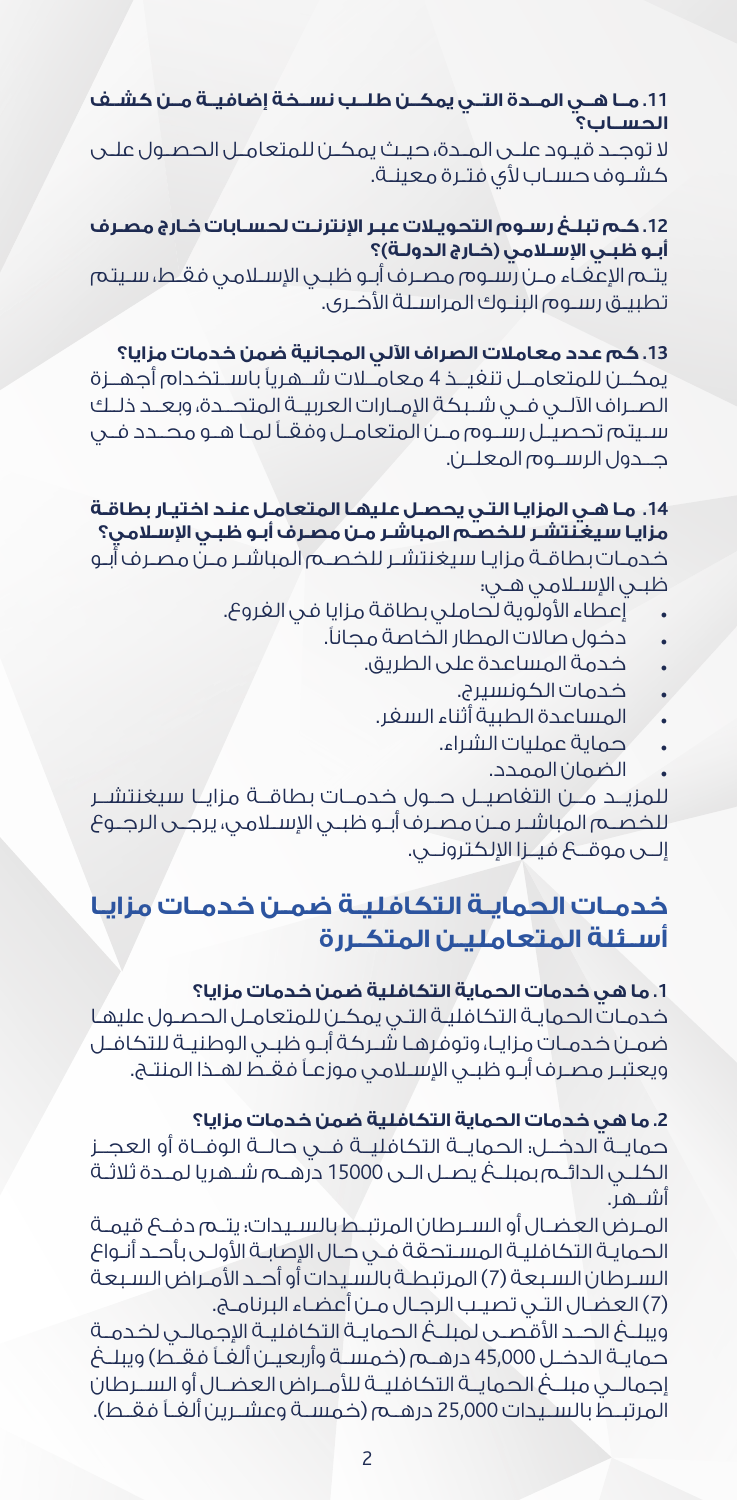# **.1 ما هي خدمات مزايا؟**

خدمـات مزايـا هـي مجموعـة مـن الخدمـات المصرفيـة ومنافـع أخــرى »خدمــات مزايــا« مقدمــة مــن قبــل المصــرف للمتعامليــن الــذي يشــتركون فيهــا والتــي تمكنهــم مــن االســتفادة مــن خدمــات مجانيــة تشــمل: الخدمــات المصرفيــة الشــخصية وخدمــات أســلوب الحيــاة وخدمــات التكافــل، وغيرهــا مــن الخدمـات المخفضـة مـن مصـرف أبـو ظبـي اإلسـامي عـن طريـق دفــع رســوم اشــتراك شــهرية.

**.2 كم تبلغ قيمة رسوم االشتراك الشهرية في خدمات مزايا؟** تبلــغ رســوم االشــتراك الشــهرية 100 درهــم باإلضافــة الــى **%**5 نســبة ضريبــة القيمــة المضافــة.

#### **3 َ . من يمكنه التقدم للحصول على خدمات مزايا؟**

يمكـن لجميـع متعاملـي الخدمـات المصرفيـة لألفـراد الحالييـن والجــدد الذيــن تزيــد أعمارهــم عــن 21 ً عامــا التقــدم بطلــب االشــتراك فــي خدمــات مزايــا.

#### **.4 هــل يمكــن لحســاب الشــركات طلــب االشــتراك فــي خدمــات مزايــا؟**

ُال يسـمح باشـتراك حسـابات الشـركات/األعمال فـي خدمـات مزايا، بـل هـي متاحــة للمتعامليـن الأفـراد فقـط.

#### **.5 كيف يمكن للمتعاملين الحاليين االشتراك في خدمات مزايا؟**

يمكــن للمتعامليــن الحالييــن االشــتراك فــي خدمــات مزايــا مــن خــال زيــارة أقــرب فــرع أو التواصــل عبــر خدمتنــا المصرفيــة الهاتفيــة .600543216

# **.6 كيف يمكن للمتعاملين الجدد االشتراك في برنامج مزايا؟**

يمكــن للمتعامــل تعبئــة نمــوذج طلــب االشــتراك فــي خدمــات مزايــا وتوقيعــه عنــد فتــح الحســاب لــدى المصــرف.

#### **.7 كيف يمكن إلغاء االشتراك في خدمات مزايا؟**

يمكــن للمتعامــل تقديــم طلــب إلغــاء االشــتراك فــي خدمــات مزايــا عــن طريــق زيــارة أقــرب فــرع أو التواصــل عبــر خدمتنــا المصرفيــة الهاتفيــة .600543216

# **.8 هل هناك رسوم إلغاء اإلشترك في خدمات مزايا؟** ال يوجد رسوم إللغاء االشتراك في خدمات مزايا

**.9 هــل رســوم عــدم االحتفــاظ بالحــد األدنــى للرصيــد معفــاة لمتعاملــي مزايــا؟** نعــم، لــن تخضــع جميــع حســابات متعاملــي مزايــا لمســتويات الحــد الأدنــى للرصيــد اليومــي.

# **.10 كــم عــدد دفاتــر الشــيكات التــي يمكــن للمتعامــل الحصــول عليهــا؟** يمكــن للمتعامليــن الحالييــن الحصــول علــى عــدد غيــر محــدود مــن دفاتــر الشــيكات. أمــا المتعامليــن الجــدد، فوفقــً للوائــح المصــرف المركــزي، يمكنهــم الحصــول علــى دفتــر شــيكات واحــد فقــط فــي أول 6 أشـهر مـن فتـح الحسـاب، وال يمكـن إصـدار دفتـر شـيكات إضافـي <sup>1</sup> <sup>2</sup> إال بعــد 6 أشــهر.